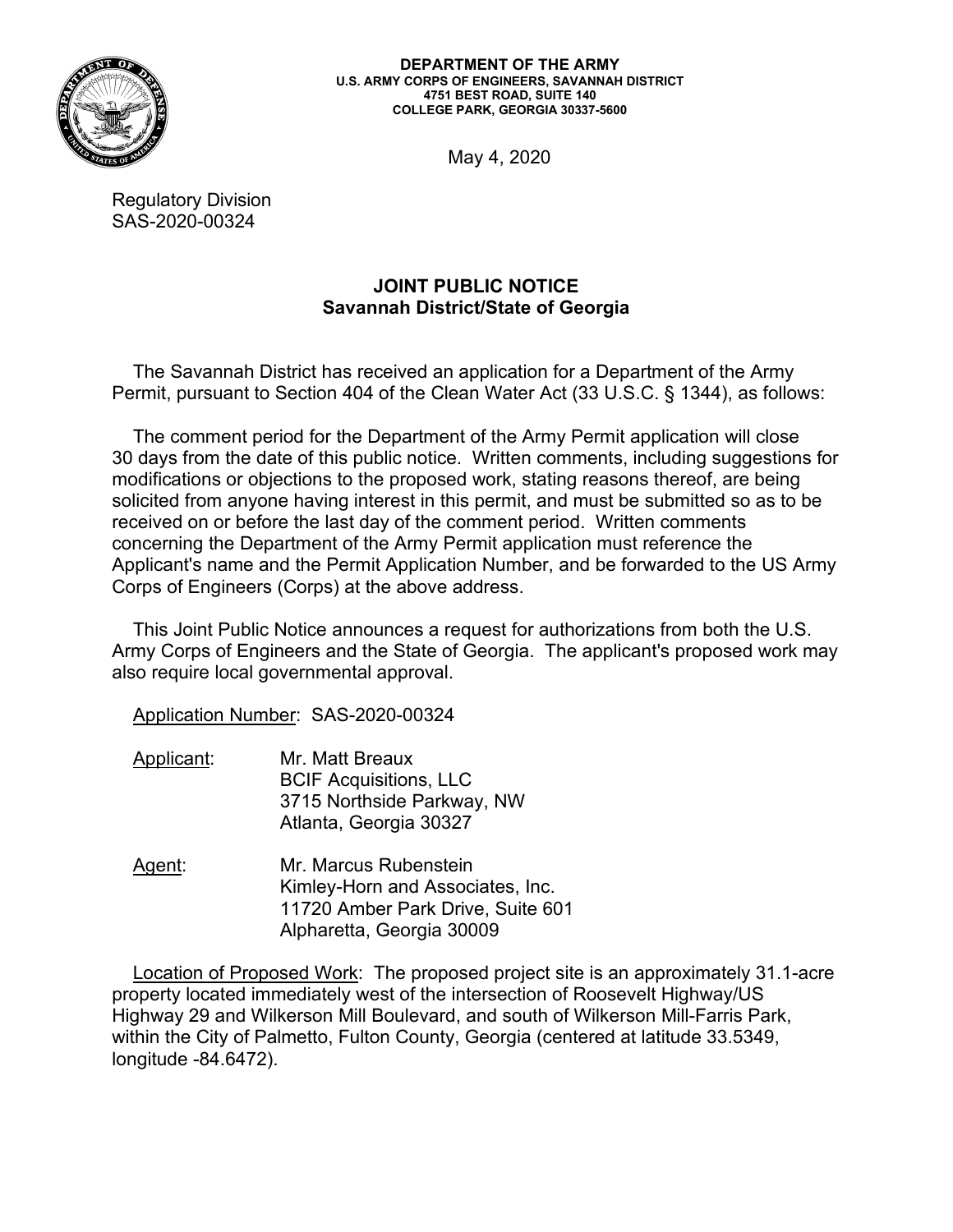site plan would result in the loss of 844 linear feet (LF) of perennial stream, 51 LF of conjunction with the establishment of the proposed building pad, and additional adverse The Applicant proposes to off-set project impacts to aquatic resources through the Description of Work Subject to the Jurisdiction of the Corps: The project involves the proposed construction of one approximately 373,000 square foot, light industrial warehouse, including attendant office space, automobile and truck parking, paved parking and ingress/egress for truck circulation, trailer storage, as well as associated infrastructure including stormwater management facilities. The Applicant's preferred intermittent stream, 383 LF of ephemeral stream, and 0.05 acre of forested wetland in impacts to 115 LF of intermittent stream for the construction of an interior road crossing. purchase of 9,779 grandfathered stream credits and 0.3 grandfathered wetland credit from an approved compensatory mitigation bank(s) servicing the project site within its Primary Service Area.

## **STATE OF GEORGIA**

 Certification, in accordance with the provisions of Section 401 of the Clean Water Act. Prior to issuance of a Department of the Army Permit for a project located in, on, or under the Clean Water Act for the State to act on a request for Water Quality Certification, after which, issuance of such a Department of the Army Permit may proceed. Water Quality Certification: The Georgia Department of Natural Resources, Environmental Protection Division will review the proposed project for Water Quality adjacent to the waters of the State of Georgia, review for Water Quality Certification is required. A reasonable period of time, which shall not exceed one year, is established

State-owned Property and Resources: The applicant may also require assent from the State of Georgia, which may be in the form of a license, easement, lease, permit or another appropriate instrument.

## **U.S. ARMY CORPS OF ENGINEERS**

 proposed work, prior to a decision on issuance of a Department of the Army Permit. The Savannah District must consider the purpose and the impacts of the applicant's

 archaeological sites, historic structures, or cultural resources may be present within the unknown archaeological, scientific, prehistorical or historical data may also be located at Cultural Resources Assessment: The Applicant contracted a Phase I cultural resource survey of the proposed project site, which identified that potential general vicinity of the proposed work area. The Corps is presently reviewing the accompanying report in conjunction with the current application submittal. Presently the site and could be affected by the proposed work.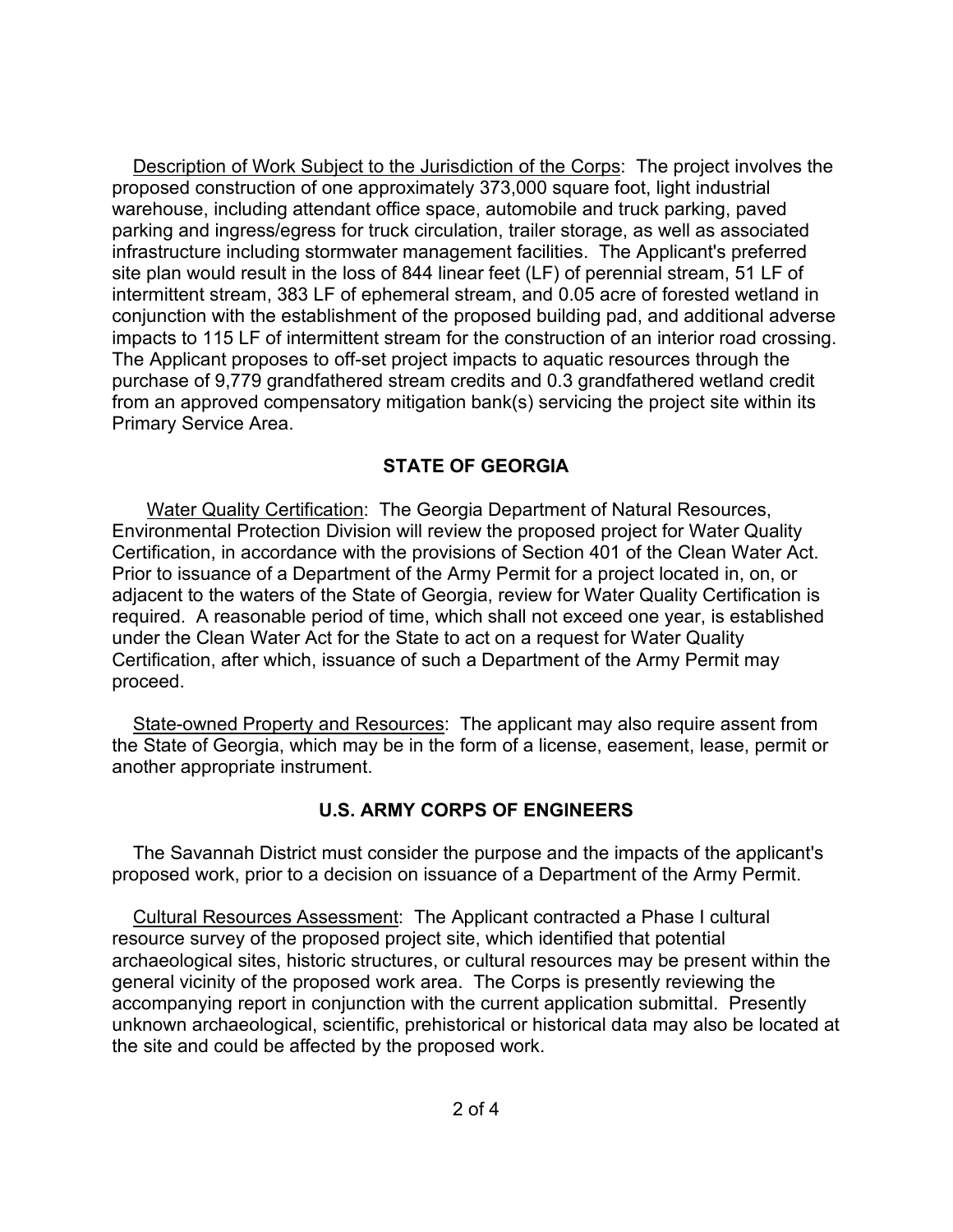proposed for listing may be present in the area. Based on the submitted *IPaC Trust Resource Report* for the project site, no such resources are likely to occur on the subject property. Endangered Species: Pursuant to Section 7(c) of the Endangered Species Act of 1973, as amended (16 U.S.C. § 1531 et seq.), we request information from the U.S. Department of the Interior, Fish and Wildlife Service, the U.S. Department of Commerce, National Oceanic and Atmospheric Administration, National Marine Fisheries Service; or, any other interested party, on whether any species listed or

 on the public interest. That decision will reflect the national concern for both protection safety, food and fiber production, mineral needs, considerations of property ownership Public Interest Review: The decision whether to issue a permit will be based on an evaluation of the probable impact, including cumulative impacts, of the proposed activity and utilization of important resources. The benefit, which reasonably may be expected to accrue from the proposal, must be balanced against its reasonably foreseeable detriments. All factors, which may be relevant to the proposal will be considered including the cumulative effects thereof; among those are conservation, economics, aesthetics, general environmental concerns, wetlands, historic properties, fish and wildlife values, flood hazards, floodplain values, land use, navigation, shoreline erosion and accretion, recreation, water supply and conservation, water quality, energy needs, and in general, the needs and welfare of the people.

 American Tribes; and other interested parties in order to consider and evaluate the Consideration of Public Comments: The U.S. Army Corps of Engineers is soliciting comments from the public; federal, state, and local agencies and officials; Native impacts of this proposed activity. Any comments received will be considered by the U.S. Army Corps of Engineers to determine whether to issue, modify, condition or deny a permit for this proposal. To make this decision, comments are used to assess impacts on endangered species, historic properties, water quality, general environmental effects, and the other public interest factors listed above. Comments are used in the preparation of an Environmental Assessment and/or an Environmental Impact Statement pursuant to the National Environmental Policy Act. Comments are also used to determine the need for a public hearing and to determine the overall public interest of the proposed activity.

 including an evaluation of practicable alternatives. In the Applicant's current proposal, Application of Section 404(b)(1) Guidelines: The proposed activity involves the discharge of dredged or fill material into the waters of the United States. The Savannah District's evaluation of the impact of the activity on the public interest will include application of the guidelines promulgated by the Administrator, Environmental Protection Agency, under the authority of Section 404(b) of the Clean Water Act,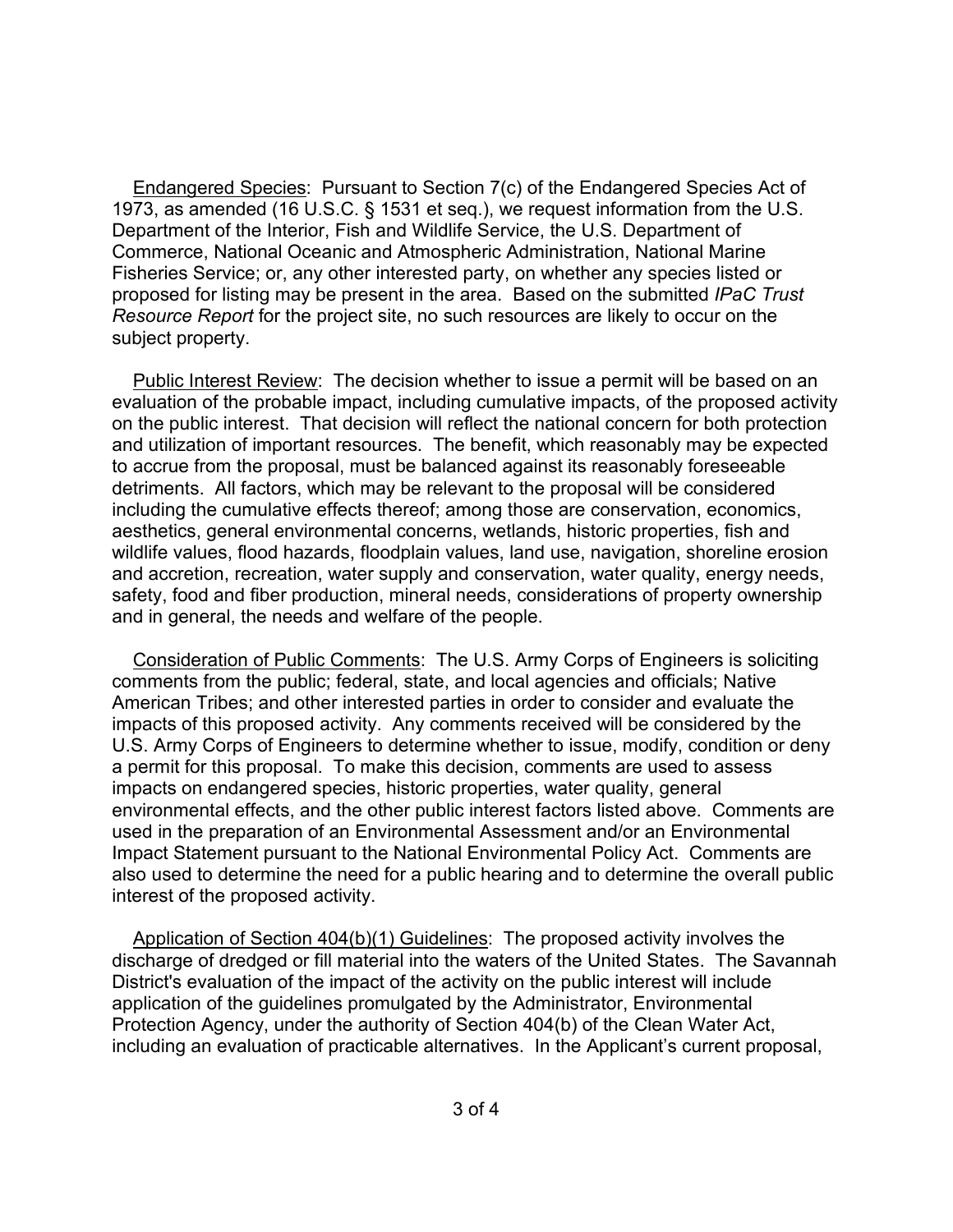four off-site alternatives (including the preferred alternative site) and five on-site alternatives (including the preferred alternative layout) have been proposed.

Public Hearing: Any person may request, in writing, within the comment period specified in this notice, that a public hearing be held to consider this application for a Department of the Army permit. Requests for public hearings shall state, with particularity, the reasons for requesting a public hearing. The decision whether to hold a public hearing is at the discretion of the District Engineer, or his designated appointee, based on the need for additional substantial information necessary in evaluating the proposed project.

 notice. Submittal of comments via email, to the address listed below, is also acceptable. Please refer to the Applicant's name (BCIF Acquisitions, LLC) and the Comment Period: Anyone wishing to comment on this application for a Department of the Army Permit should submit comments in writing to: Commander, U.S. Army Corps of Engineers, Savannah District, Attention: Adam White, 4751 Best Road, Suite 140, College Park, Georgia 30337-5600, no later than **30 days** from the date of this assigned Regulatory file number (SAS-2020-00324) in your comments.

If you have any further questions concerning this public notice, please contact Adam F. White, Project Manager, Piedmont Branch at 678-422-2730, or adam.f.white@usace.army.mil.

## Encls

- 1. Figure 1: Vicinity Map
- 2. Figure 3: USGS Topographic Map
- 3. Figure 8: USACE Map/Existing Conditions
- 4. Figure 10e: Proposed Development Plan Exhibit #5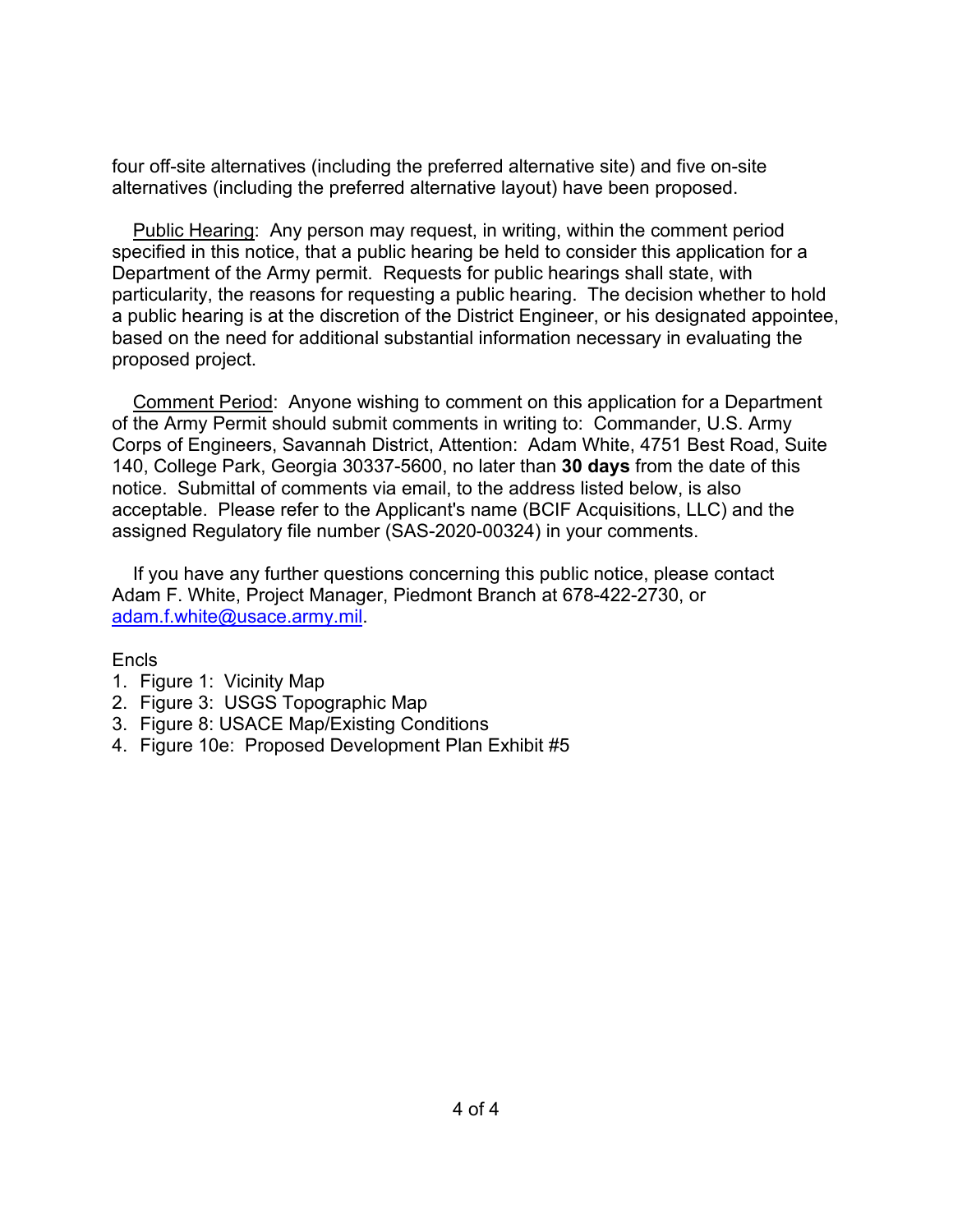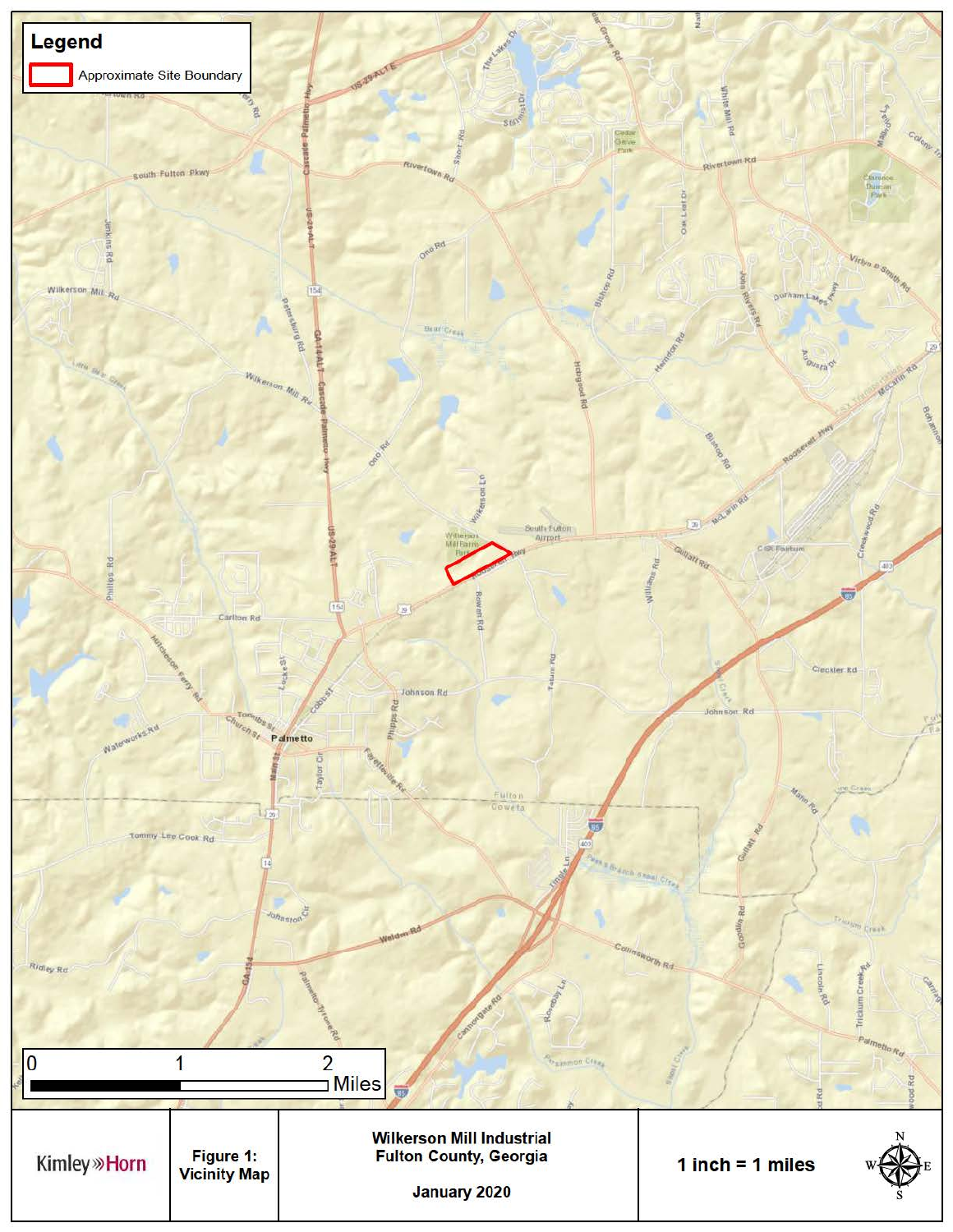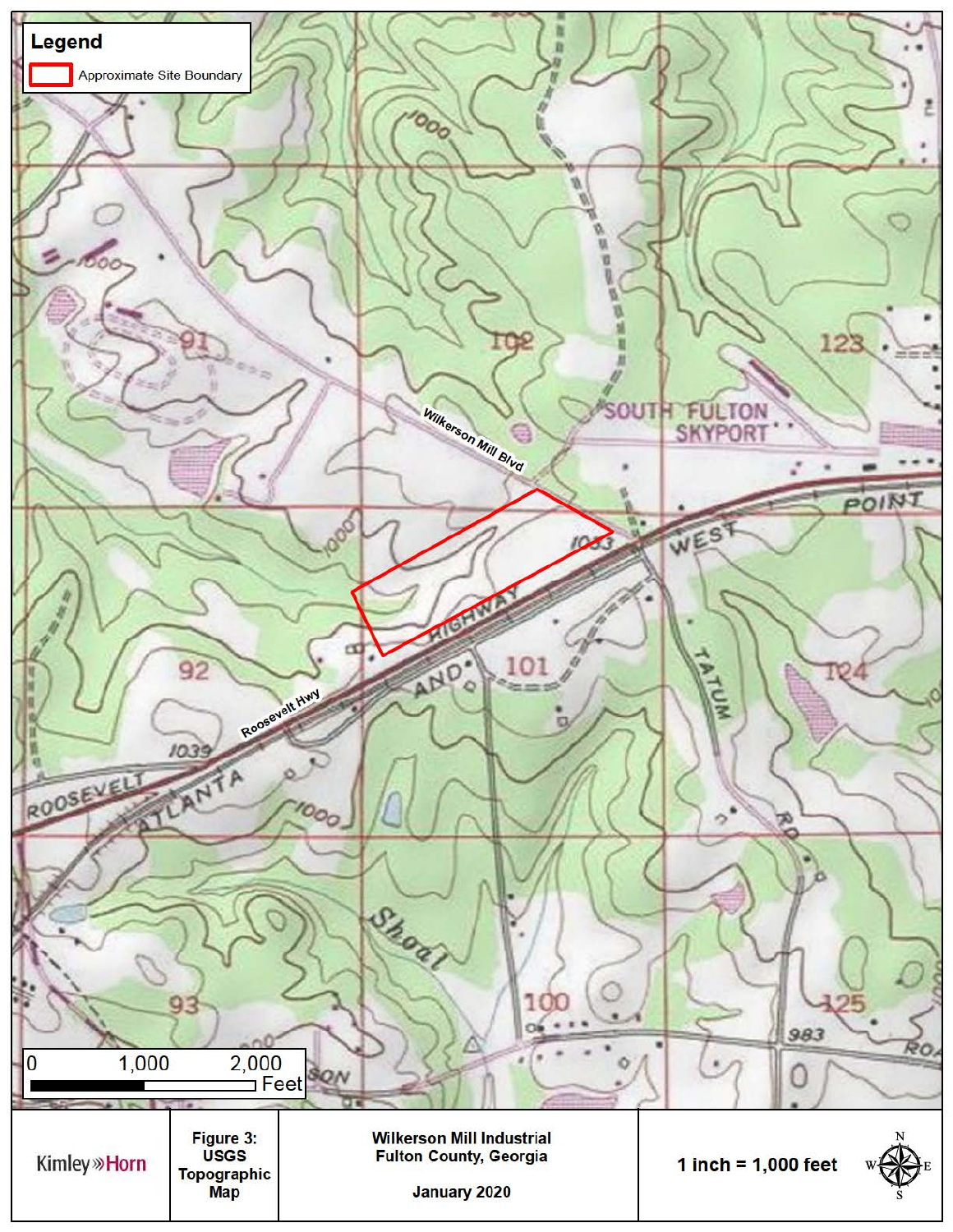